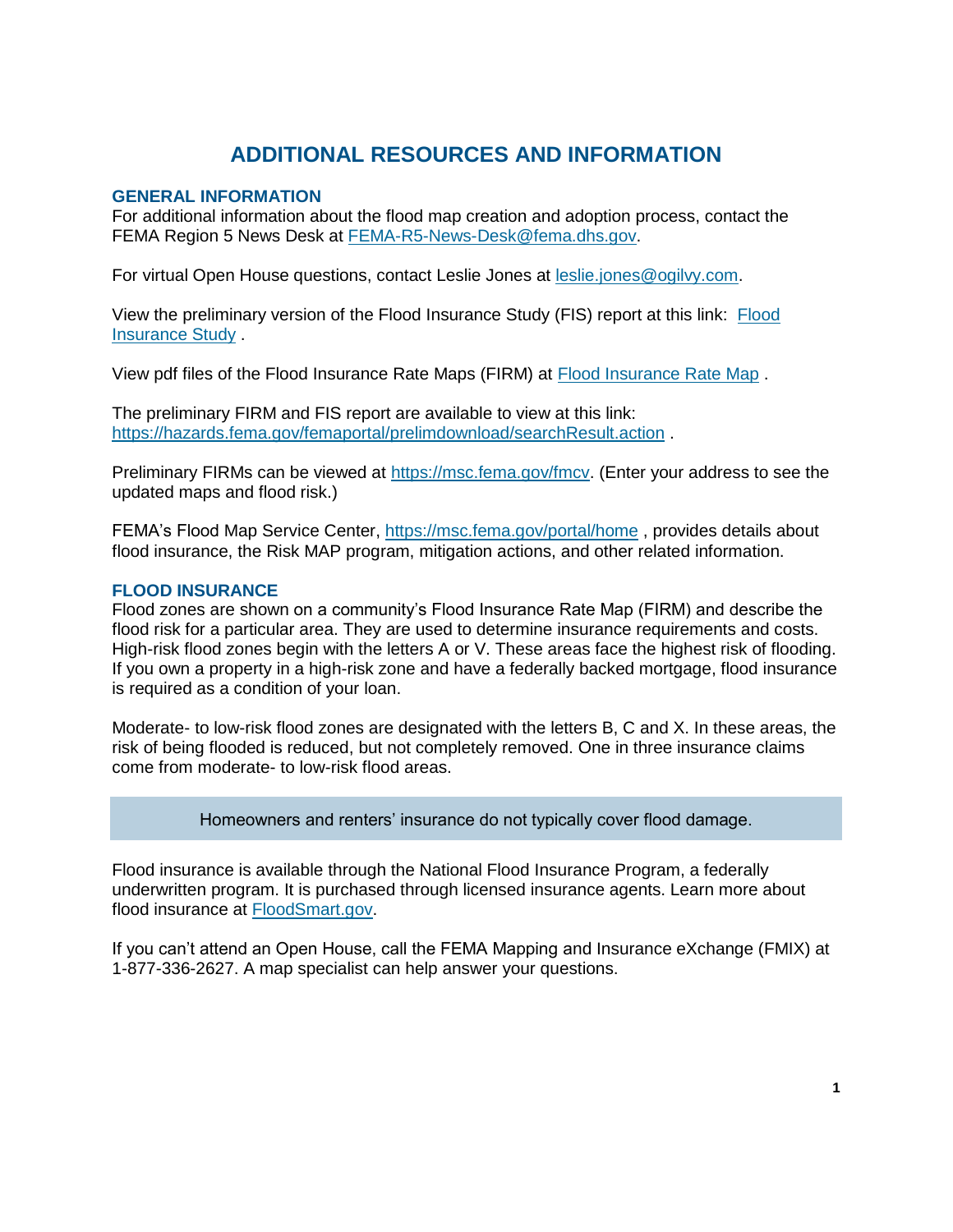# **FREQUENTLY ASKED QUESTIONS**

What changes will we see on the new Flood Insurance Rate Map (FIRM)? Some buildings may be included in the high-risk area for the first time. This area is known as the Special Flood Hazard Area (SFHA).

However, some buildings may be removed from the SFHA.

- If the building is currently mapped in an SFHA, but is outside the SFHA on the new FIRM, flood insurance is no longer federally required. Flood insurance is still recommended for renters and homeowners outside the SFHA.
- Mortgage company/lenders may still require flood insurance.

## Can I view my home on the new preliminary FIRM before the Open House?

Yes. You can view an address on the preliminary map at [https://msc.fema.gov/fmcv.](https://msc.fema.gov/fmcv) Call the FEMA Mapping and Insurance eXchange (FMIX) at 1-877-336-2627 to get specific details about your location. You can also view your county Department of Natural Resources (DNR) Floodplain contact [here,](https://dnr.wisconsin.gov/topic/FloodPlains/staff_flood.html) [chat live](https://dnr.wi.gov/Chat/) or call 1-888-936-7463.

#### Who should attend the Flood Risk Open House?

Everyone should attend a Flood Risk Open House, especially if:

- Your property is currently mapped within an SFHA.
- **EXECT** Your property is newly mapped within an SFHA.
- You currently have flood insurance.
- You're unsure or want to learn more.

#### If you're unsure of your flood risk, you can view the preliminary FIRM at

[https://msc.fema.gov/fmcv.](https://msc.fema.gov/fmcv) You can also call the FMIX at 1-877-336-2627. You can also view your county DNR Floodplain contact [here,](https://dnr.wisconsin.gov/topic/FloodPlains/staff_flood.html) [chat live](https://dnr.wi.gov/Chat/) or call 1-888-936-7463.

#### What happens at the Flood Risk Open House?

Property owners can meet one-on-one with FEMA representatives who will explain the preliminary FIRM and answer questions about flood insurance.

# Do I have to stay at the Open House for the entire time?

No. You can drop in any time between the hours indicated. Plan to spend about an hour at the Open House to get the information you need.

The Open House is structured so you can move between information stations. You may choose which stations or experts to visit.

#### What should a homeowner bring to the Flood Risk Open House?

Bring an address to learn more about your flood risk. A current flood insurance policy and/or elevation certificate might help provide more specific information about your flood insurance options.

#### Do I have to buy flood insurance?

Flood insurance rates are partially determined by the current effective FIRM.